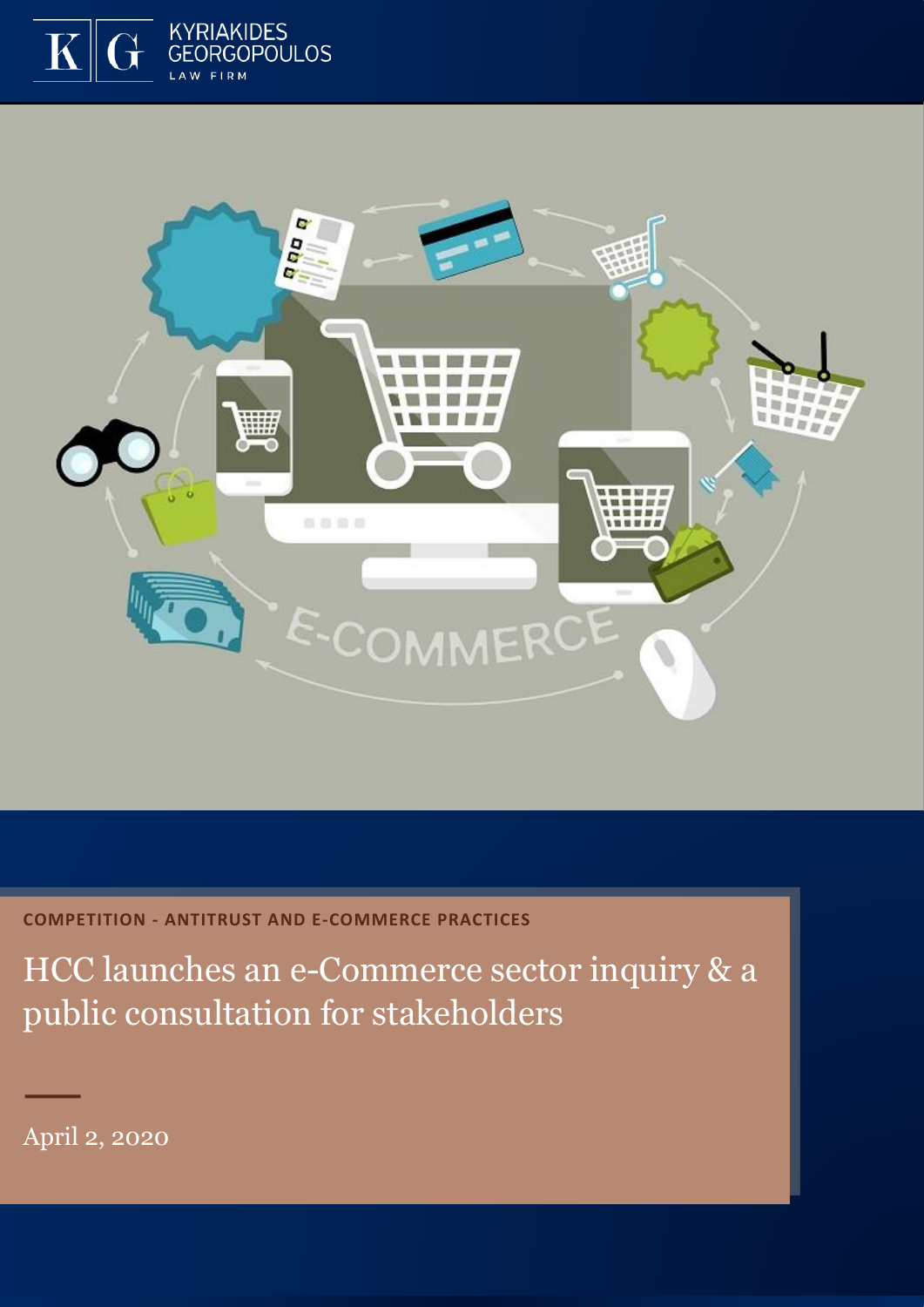

#### **C O M P E T I T I O N - A N T I T R U S T A N D E - C O M M E R C E P R A C T I C E S**

# HCC launches an e-Commerce sector inquiry & a public consultation for stakeholders

**BY VIOLETTA PANAGIOTOPOULOU, ANASTASIA DRITSA** 

On March  $31<sup>st</sup>$ , 2020, the Hellenic Competition Commission ("HCC") [published](https://www.epant.gr/en/enimerosi/news/item/860-launch-of-public-consultation.html) its decision of 11.03.2020 to initiate a sector inquiry into e-commerce, exercising its competency under Article 40 of Law 3959/2011. The HCC was prompted both by the increasing importance of e-commerce for consumer habits in Greece and the fact that novel technological tools may facilitate the distortion of competition in the digital environment. Coincidently, the coronavirus pandemic has incited a spike in online traffic, which is likely to have longstanding effects on e-commerce.

The sector inquiry is intended to help the HCC get the full picture of competitive conditions in e-commerce markets so that it can intervene, at a later stage, either to remedy competition law restrictions or to promote certain policies or regulations in the respective fields. To accommodate market players who wish to participate and stay informed, the HCC has created a

[special section in its website](https://www.epant.gr/enimerosi/kladiki-erevna-e-commerce.html) dedicated to the e-commerce sector inquiry.

All interested stakeholders may benefit from the opportunity to participate early on in the sector inquiry in order to express their views on how the ecommerce industry works and how the various commercial practices are affected in the digital sphere.

### *What is the scope of the sector inquiry?*

The HCC embarks by focusing on the following sectors:

- $\triangleright$  Apparel and footwear (especially athletic)
- ➢ Electronic and electrical devices
- **Books**
- $\triangleright$  Intermediation services for the provision travel tickets
- $\triangleright$  Intermediation services for the provision of tickets for events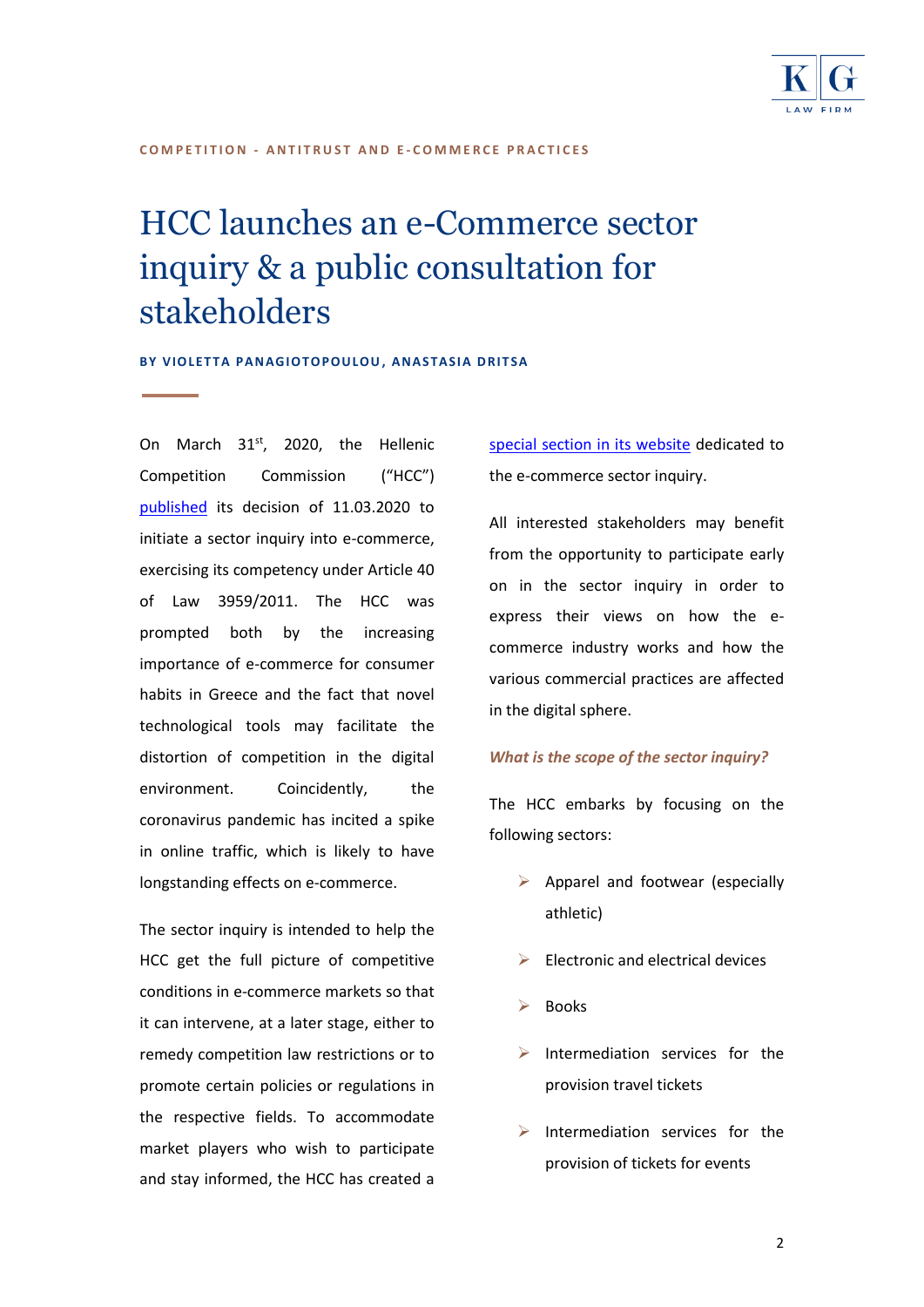

- $\triangleright$  Intermediation services for the provision of food services
- ➢ Finding and renting accommodation – AIRBNB
- $\triangleright$  Electronic pharmacies (especially for food supplements and parapharmaceuticals)

The HCC clarifies that it may further specify and/or limit and/or expand the scope of its inquiry, depending on its findings in the course of the investigation.

### *What is the subject of the sector inquiry?*

The HCC will focus on the following areas/practices:

- mapping relevant online markets
- potential barriers to entry of new players or expansion of existing ones
- the use of algorithms by digital retailers and platforms for advertising or pricing purposes, including the implementation of customized pricing systems, which will be the subject of a discrete HCC investigation
- the importance of consumer Big Data for the operation of digital retailers and platforms, and the extent of their use in commercial practice
- cooperation between competitors that are active in online commerce,

with particular emphasis on cases where such cooperation is facilitated by a common counterparty (e.g. digital platform)

- vertical restrictions in online distribution systems (e.g. setting minimum resale and / or minimum advertised prices, MFN clauses, imposing geographical restrictions)
- any restrictions on the distribution of products and services online, such as: (direct or indirect) general ban of online sales, excluding specific online stores from distribution systems, or banning sales through price comparison platforms or websites
- dual pricing by suppliers, depending on whether the products are distributed online or through brickand-mortar outlets
- abusive practices by powerful platforms (e.g. exclusionary practices against competitors, excessive pricing)
- practices falling within the scope of Regulation (EU) 2019/1150 on promoting fairness and transparency for business users of online intermediation services, focusing on the latter's interplay with competition law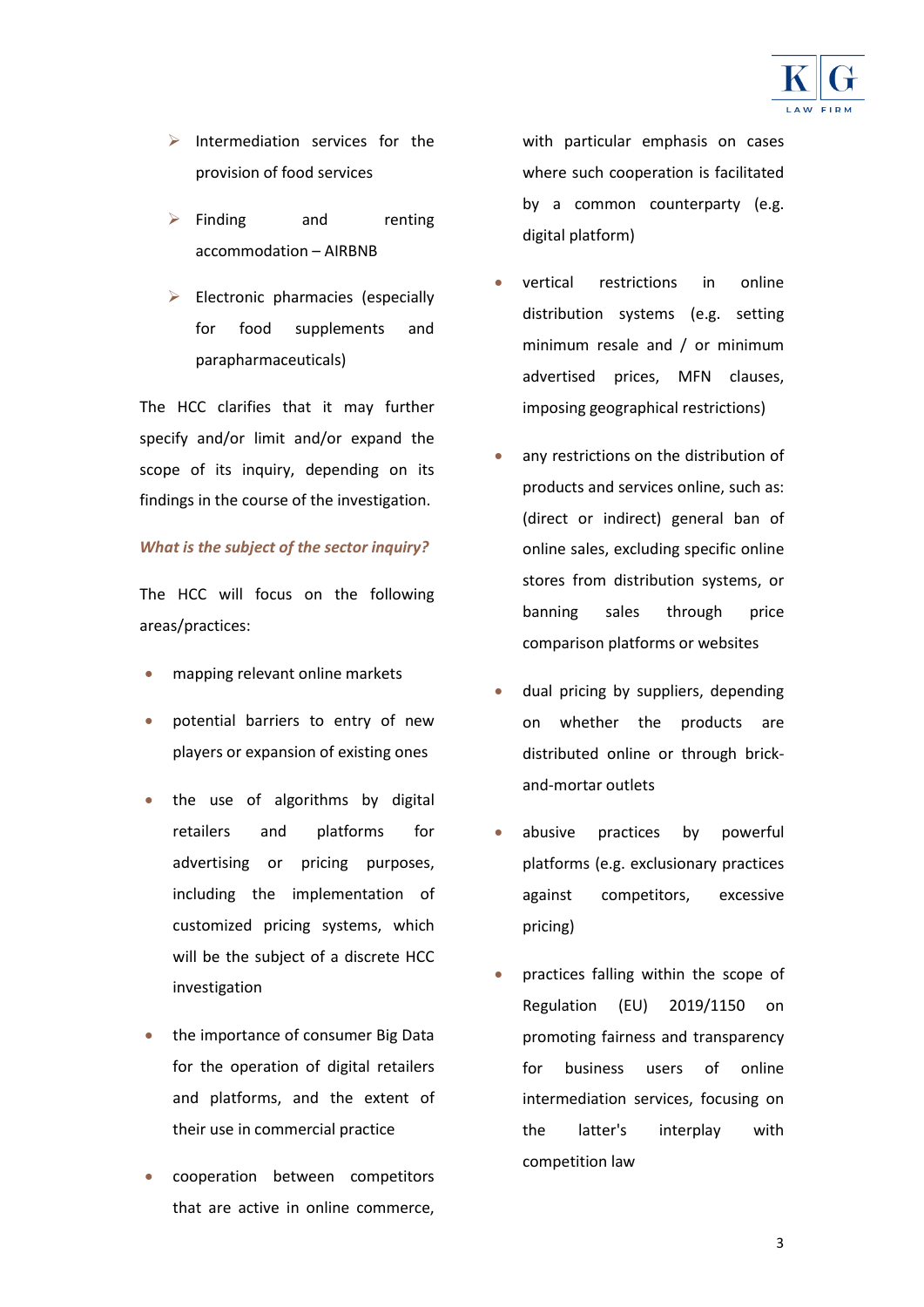

### *How can a market player participate in the public consultation?*

In the context of Phase I of its sector inquiry the HCC launched a public consultation inviting all interested parties to submit their comments and views regarding competition conditions in a digital environment. The stakeholders concerned may participate in the public consultation by **taking part to the informative teleconference held by the HCC between 23rd and 30th of April 2020** and/or by **submitting their views in writing in the form of a memo**. The memos will be compiled and published on the HCC's e-commerce sector inquiry dedicated webpage, with reference to the name of the participant, excluding any excerpts and information that has been characterized by the participant as confidential.

The deadline to express interest in the teleconference participation is April 13<sup>th</sup> 2020 and the deadline for the memo submission is May 8<sup>th</sup> 2020.

### *Who can participate to the public consultation?*

Participation is open to anyone who is reasonably in a position to provide useful information; the HCC highlights the importance of participation of the following stakeholders:

- $\checkmark$  pure-play internet retailers
- $\checkmark$  click-and-mortar outlets
- businesses active in all supply chain stages (producers, importers, wholesalers)
- $\checkmark$  associations
- business consultants, law firm associates, economists
- $\checkmark$  representatives of the academic community and researchers
- ✓ consumer associations or individual consumers.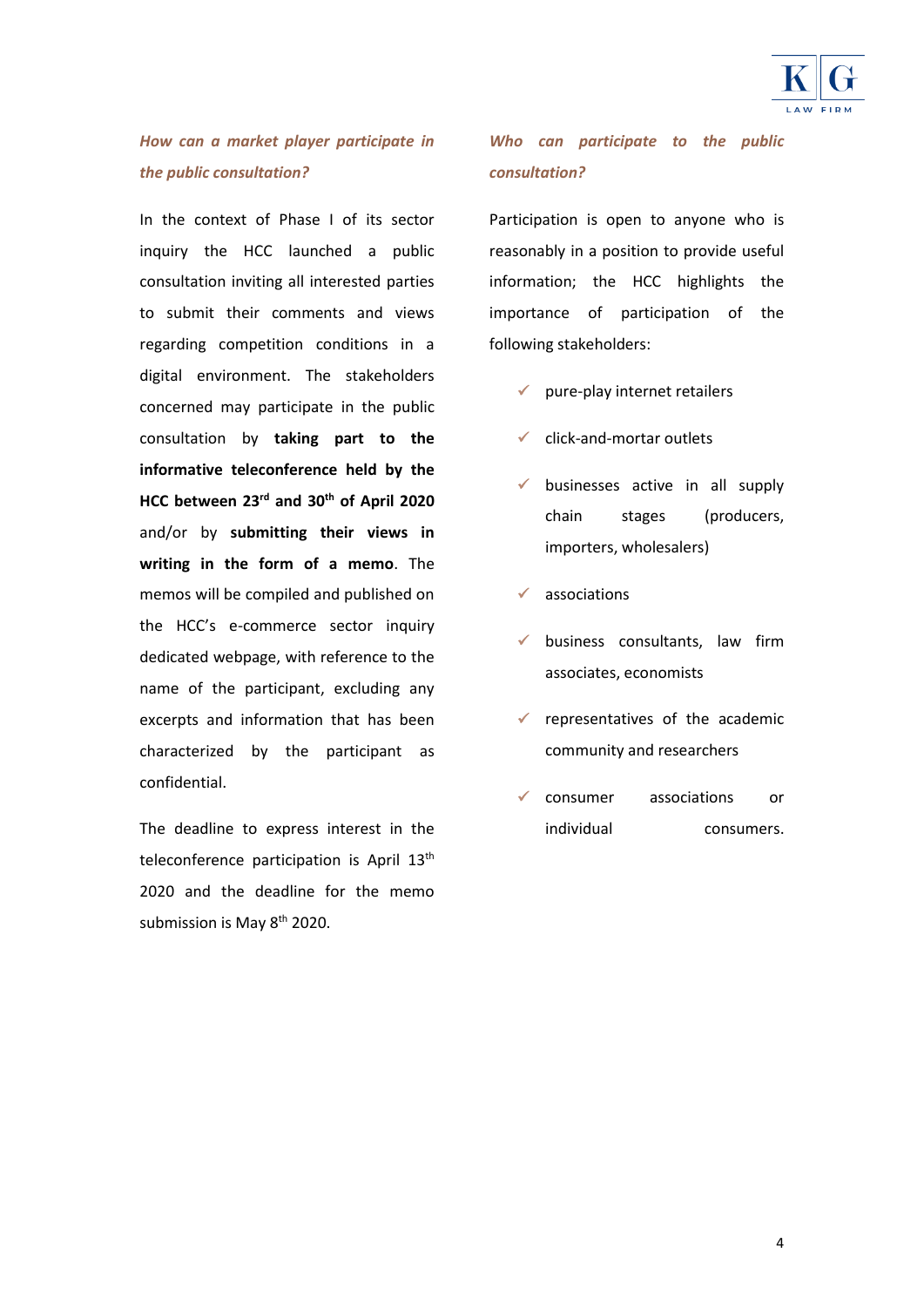| What is the HCC's timeline of the sector inquiry? |                                                                                                                                                                           |
|---------------------------------------------------|---------------------------------------------------------------------------------------------------------------------------------------------------------------------------|
| 11.03.2020                                        | Official launch of the sector inquiry in e-commerce                                                                                                                       |
| 31.03.2020                                        | Launch of public consultation: invitation of interested parties to<br>submit comments and views and express interest to participate in<br>teleconference with HCC members |
| 13.04.2020                                        | Deadline to express interest to participate in teleconference                                                                                                             |
| 23 - 30.04.2020                                   | Teleconference                                                                                                                                                            |
| 08.05.2020                                        | Deadline to submit written comments and views                                                                                                                             |
| 18.05.2020                                        | Questionnaires will be sent to market players, based on output of<br>teleconference submitted views                                                                       |
| 05.06.2020                                        | Deadline to submit replies to questionnaires                                                                                                                              |
| 30.10.2020                                        | Publication of the first draft of the sector inquiry Report                                                                                                               |
| 01.11.2020                                        | Launch of second public consultation and invitation of interested<br>parties to submit comments on the first draft of the Report                                          |
| 30.04.2021                                        | Publication of the final Report                                                                                                                                           |